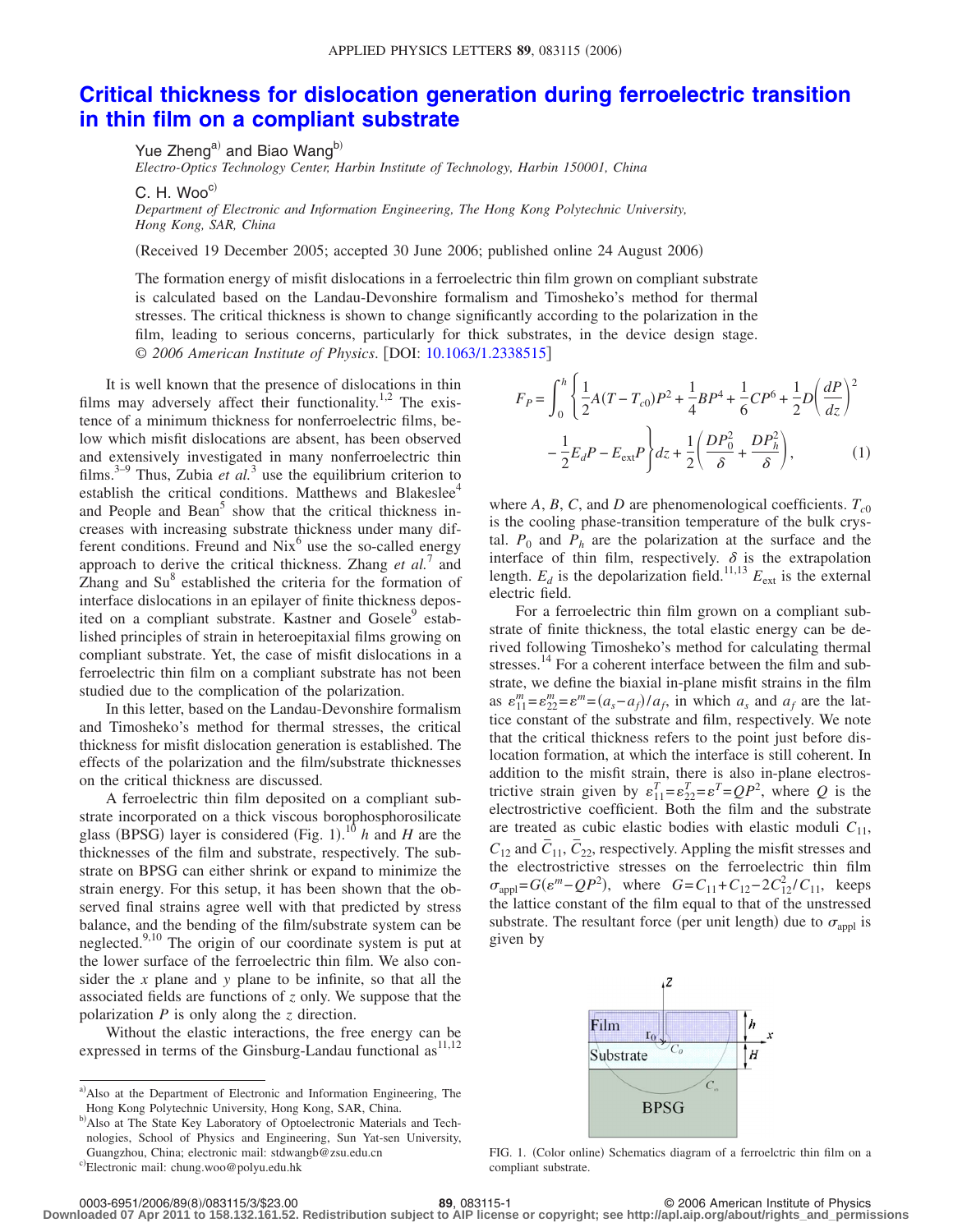

FIG. 2. (Color online) (a) Polarization distribution (T=300 K). (b) Distribution of the total strain. (c) Dislocation formation energy as a function of the film and substrate thicknesses in the paraelectric  $(T>T_c)$  and ferroelectric phases  $(T=300 \text{ K})$ .

$$
N_1 = N_2 = N = \int_0^h \sigma_{\text{app}} dz = \int_0^h G(\varepsilon^m - QP^2) dz.
$$
 (2)

Equilibrium of the film/substrate system requires an equal and opposite force  $(-N)$  to balance the effect of  $\sigma_{\text{appl}}$ . The uniform strain  $\varepsilon^b$  produced by the force is given by

$$
\sigma_{11}^{b} = \sigma_{22}^{b} = \sigma^{b} = G\varepsilon^{b}, \quad \overline{\sigma}_{11}^{b} = \overline{\sigma}_{22}^{b} = \overline{\sigma}^{b} = \overline{G}\varepsilon^{b},
$$
  
\n
$$
h\sigma_{11}^{b} + H\overline{\sigma}_{11}^{b} = h\sigma_{22}^{b} + H\overline{\sigma}_{22}^{b} = -N,
$$
\n(3)

where  $\overline{G} = \overline{C}_{11} + \overline{C}_{12} - 2\overline{C}_{12}^2 / \overline{C}_{11}$ , and the barred quantities refer to the substrate. Equations  $(2)$  and  $(3)$  can be solved to give  $\varepsilon^b$  as  $\varepsilon^b = -N/(hG + H\overline{G})$ .

The total elastic energy of the film/substrate system is then given by

$$
F_{\text{elastic}} = \int_0^h G(\varepsilon^m - QP^2 + \varepsilon^b)(\varepsilon^m - QP^2 + \varepsilon^b) dz
$$
  
+ 
$$
\int_h^{h+H} \bar{G} \varepsilon^b \varepsilon^b dz.
$$
 (4)

The stationary polarization state corresponding to the minimum total free energy  $F = F_p + F_{elastic}$  can be obtained by solving the variational equation  $\delta F/\delta P = 0.12,15$  To focus on the critical thickness of the misfit dislocation generation, we simplify the boundary conditions on the upper and lower surfaces to  $\partial P/\partial z = 0$  at  $z = 0$  and  $z = h$ , with  $\delta_0 = \delta_h \rightarrow \infty^{1,2}$ . The corresponding polarization state is uniform along the *z* direction. If  $P_{\infty}$  is the stationary value of the polarization, the strains in the film and substrate are given, respectively, by

$$
\varepsilon_{11} = \varepsilon_{22} = e = \varepsilon^{m} - QP_{\infty}^{2} + \varepsilon^{b},
$$
  

$$
\overline{\varepsilon}_{11} = \overline{\varepsilon}_{22} = \overline{e} = \varepsilon^{b}.
$$
 (5)

We now introduce a dislocation  $\mathbf{b} = [b_1, b_2, b_3]$  at the coherent interface. The formation energy  $E_f$  of the dislocation at the coherent interface is given by  $\frac{1}{9}$ ,  $\frac{1}{10}$ 

$$
E_f = \frac{1}{2} \int \int \int \int \sigma_{dis} + \sigma_c ( \epsilon_{dis} + \epsilon_c) dx dz
$$

$$
- \frac{1}{2} \int \int \int \sigma_c \epsilon_c dx dz = E_{dis} + E_{int}, \tag{6}
$$

where  $E_{\text{dis}} = \frac{1}{2} \iint \sum \sigma_{\text{dis}} \varepsilon_{\text{dis}} dxdz$  and  $E_{\text{int}} = \frac{1}{2}$  $\frac{1}{2} \iint \Sigma (\sigma_c \varepsilon_{\mathrm{dis}})$  $+\sigma_{\text{dis}}\varepsilon_c$ ) dxdz.  $\sigma_{\text{dis}}$  and  $\varepsilon_{\text{dis}}$  are the stress and strain fields of the dislocation respectively,  $\sigma_c$  and  $\varepsilon_c$  are the stress and strain in the film/substrate system, respectively, from Eq. (5), i.e., without the dislocation.  $E_{dis}$  and  $E_{int}$  are the self-energy strain fields of the dislocation, the misfit, and the spontaneous polarization respectively.  $\Sigma$  is the integration domain that encloses the whole system (Fig. 1). Using contour integration and considering the traction-free condition along the surface  $z=h$  and the vanishing far field of the dislocation  $E_{dis}$  in Eq. (6) can be rewritten as  $E_{\text{dis}} = E_0 + E_c = -\frac{1}{2} \int_{r_0}^L \sigma_{ij}^{\text{dis}} n_j \overline{b_i} ds$  $+\frac{1}{2}\int_{C_0} \sigma_{ij}^{\text{dis}} n_j u_{\text{dis},i} ds$ ,<sup>8</sup> where  $r_0$  is the atomic-scale core cutoff radius and  $L$  is the length of the cut. At the same time,  $E_{int}$  $=-\int_0^L \sigma_{ij}^c n_j b_i ds$ . For simplicity, we replace in the present calculation  $M = 2\mu(1+\nu)/(1-\nu)$  and  $\overline{M} = 2\overline{\mu}(1+\overline{\nu})/(1-\overline{\nu})$ , where  $\mu$  and  $\overline{\mu}$  are shear moduli and  $\nu$  and  $\overline{\nu}$  are Poisson's ratio of the film and the substrate, respectively.  $E_0$  can be evaluated as

$$
E_0 = \frac{\mu}{4\pi(1-v)} [b_1^2 + b_2^2 + (1-v)b_3^2] \ln \left[ \frac{4hH}{(h+2H)r_0} \right]
$$

$$
- \frac{\mu(b_1^2 + b_2^2)}{4\pi(1-v)} \left[ 1 - \frac{2H}{h+2H} + \frac{2H^2}{(h+2H)^2} \right]
$$

$$
+ E_{0,4s} + E_{0,4e}, \tag{7}
$$

where  $E_{0,4e}$  and  $E_{0,4s}$  are caused by the stress fields of the edge and screw components of the dislocation.<sup>8</sup> The interaction energy can be calculated by integrating from the film surface to the dislocation core. For the ferroelectric thin film,  $E_{\text{int}} = -Mb_1h(\varepsilon^m - QP_\infty^2 + \varepsilon^b).$ 

The spontaneous formation of the dislocation is energetically viable when the formation energy satisfies  $E_f < 0$ . Solutions of Eq. (6) for  $E_f = 0$  then give the minimum film thickness for misfit dislocation formation. For an infinite substrate, the condition for zero formation energy can be rewritten as

$$
\frac{\mu}{4\pi(1-v)}[b_1^2 + b_2^2 + (1-v)b_3^2]\ln\left[\frac{2h}{r_0}\right] - \frac{\mu(b_1^2 + b_2^2)}{8\pi(1-v)} + E_c
$$
  
=  $Mb_1h(e^m - QP_\infty^2 + e^b)$  (8)

We now apply the foregoing to consider the case of a  $BaTiO<sub>3</sub>$  thin film. Two kinds of substrates are considered: compressive substrates (e.g.,  $SrTiO<sub>3</sub>$  and  $LaAlO<sub>3</sub>$ ) and tensile substrates (e.g.,  $KTaO<sub>3</sub>$  and MgO). The material constants are taken from Refs. 8, 12, and 15. We assume here that the dislocation lies on the  $\{1,1,1\}$  plane, with Burgers vectors **b**  $= \pm b \left[ \frac{1}{2}, \frac{1}{\sqrt{2}} \right]$  $\frac{1}{2}, \frac{1}{2}$  for tensile and compressive substrates. We note that the Burgers vector may change with the polarization.16

For a BaTiO<sub>3</sub>/SrTiO<sub>3</sub> system,  $P_{\infty}$  and *e* are calculated and shown in Figs.  $2(a)$  and  $2(b)$ , respectively, as a function of the film and substrate thicknesses. In Fig.  $2(b)$  we compare *e* in the paraelectric phase  $(T>T_c)$  and ferroelectric phase  $(T=300 \text{ K})$ . Using Eq.  $(7)$ , the dislocation formation

of the dislocation and the elastic interaction between the **Downloaded 07 Apr 2011 to 158.132.161.52. Redistribution subject to AIP license or copyright; see http://apl.aip.org/about/rights\_and\_permissions**